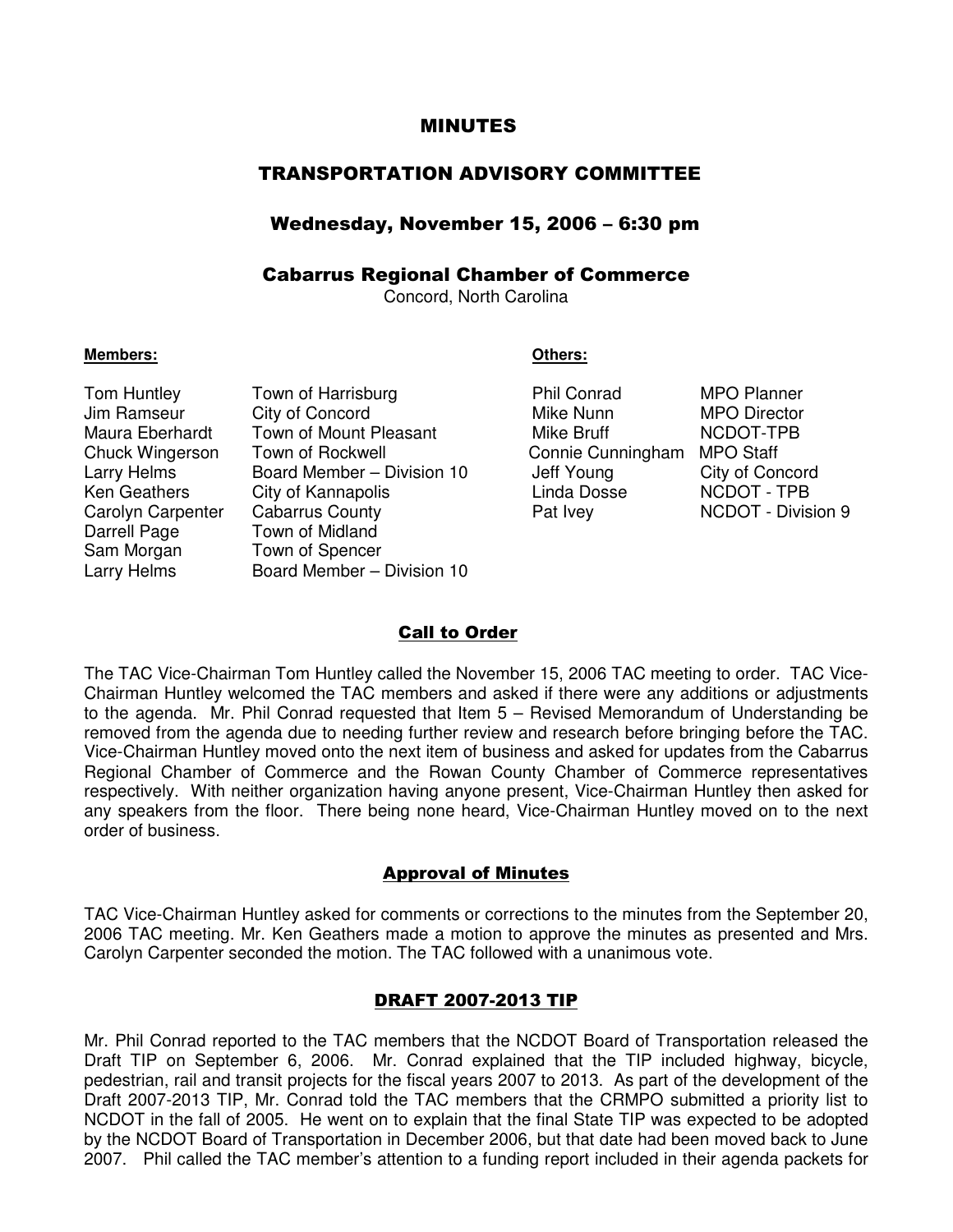the highway portion of the Draft 2007-2013 TIP and also to a summary report of any schedule changes and comments for major highway projects between the 2006-2012 TIP and the Draft TIP. Mr. Conrad requested additional input from the NCDOT members present during the review of the summary discussions, but they had no additional comments. After the TAC members reviewed the reports, Mr. Ken Geathers made a motion to adopt the Draft 2007-2013 TIP with the comments and requests from the CRMPO and forward it to NCDOT. Mr. Jim Ramseur seconded the motion and the TAC members followed with an unanimous vote of approval.

## HOV/HOT Study

Mr. Phil Conrad informed the members of the TAC that the NCDOT Public Transportation Division and the City of Charlotte are jointly funding a feasibility study for HOV/HOT lanes in the Metrolina/Charlotte Region. Mr. Conrad explained that this study would evaluate the feasibility of HOV/HOT lanes on I-85 in Cabarrus and Rowan Counties. He reported that NCDOT performed a sub-area study of I-85 in December 2000 that evaluated HOV/HOT lanes on I-85 from the US 29/49 split to exit 58 in Cabarrus County. Phil told TAC members that a TCC Subcommittee had met on the issue and that they recommended that the CR MPO participate in this study and make a fair share contribution of money and in-kind services. Phil called the TAC members attention to a copy of a letter included in their packets from the co-project manager regarding this project. After discussion by TAC members, Mr. Ken Geathers made a motion to approve the CR MPO participation in the funding of the HOV/HOT lane study by providing in-kind services and cash up to \$20,000 with the invoicing being deferred until after July 1, 2007. Mr. Charles Wingerson seconded the motion and the TAC members followed with a unanimous vote.

# Reports & Updates

- $\triangleright$  Local Reports MPO/TPB/NCDOT Division 9 & 10 Mr. Pat Ivey, NCDOT Division 9 Engineer, reported on pending projects for Division 9 and referred to a handout included in the agenda packets.
- $\triangleright$  NCDOT Board Member Reports Mr. Larry Helms, Board Member for Division 10 updated TAC members on current issues concerning Division 10 projects.
- Metrolina Regional Model Update Mr. Jeff Young called TAC members attention to a letter included in their packets from Mr. Mike Bruff, NCDOT-TPB which discusses the Metrolina Regional Model Update funding. Mr. Young noted that this item has been before the TAC on four other occasions and on each occasion TAC members voted to base their funding of the Model Maintenance on the UZA versus the MAB population. Mr. Young noted certain phrases in the letter from Mr. Bruff that clarifies how the CR MPO receives funding and how the basis for that funding is derived. Mr. Young went on to say that he is a member of the Metrolina Regional Model Executive Committee and that the committee is requesting once again that the CR MPO re-evaluate their position on their funding contribution and support the funding amount based on MAB population. Mr. Young stated Mr. Bruff's letter outlines how the matter should be handled and that the CR MPO would expect accountability of the Model Maintenance process and receive timely reports on the progress of the Model. Mr. Mike Bruff stated that there would be no expenses for FY2006 because the fiscal year had been closed out. After discussion, Mr. Ken Geathers made a motion to approve the recommended cost share by MAB population and revise the FY 2007 PWP to reflect the full level of contribution up to \$15,400 and to also include the full cost of their portion of the MRM in the FY 2008